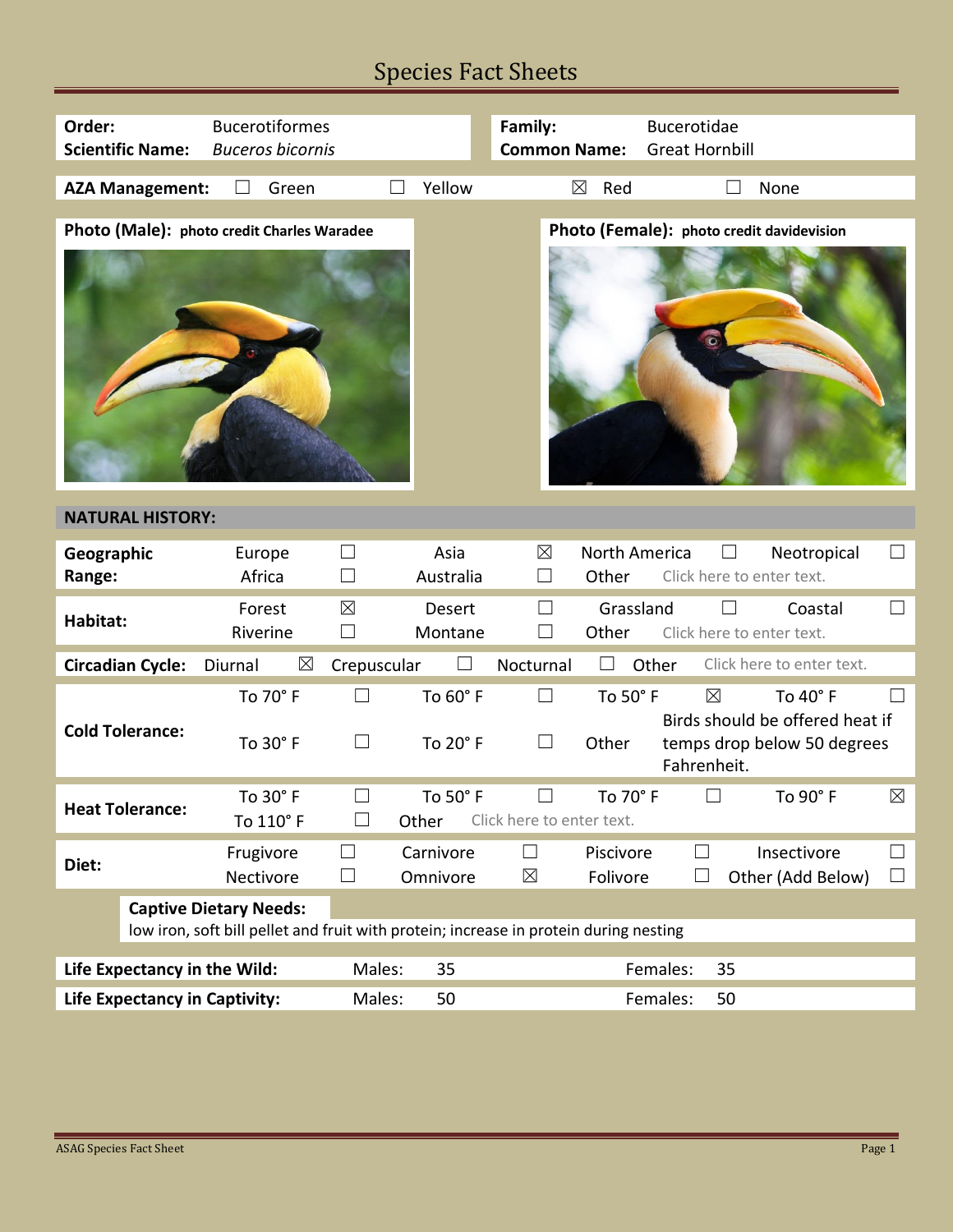## Species Fact Sheets

| <b>BREEDING INFORMATION:</b>                                                                                                                                                          |                                                                                                                                                                                                                                                                                                                                                                                                                                                                                          |                                                                                                                       |  |  |  |  |  |
|---------------------------------------------------------------------------------------------------------------------------------------------------------------------------------------|------------------------------------------------------------------------------------------------------------------------------------------------------------------------------------------------------------------------------------------------------------------------------------------------------------------------------------------------------------------------------------------------------------------------------------------------------------------------------------------|-----------------------------------------------------------------------------------------------------------------------|--|--|--|--|--|
| <b>Age at Sexual Maturity:</b>                                                                                                                                                        | Males:<br>$~\sim$ 5                                                                                                                                                                                                                                                                                                                                                                                                                                                                      | Females:<br>$~\sim$ 5                                                                                                 |  |  |  |  |  |
| <b>Courtship Displays:</b>                                                                                                                                                            | Duet calling, food sharing, nest investigation                                                                                                                                                                                                                                                                                                                                                                                                                                           |                                                                                                                       |  |  |  |  |  |
| <b>Nest Site Description:</b>                                                                                                                                                         | Artificial nests are made of a wooden barrel or box<br>with walls ~1.2" thick (to maintain stable humidity) and height ~47.2" (tall<br>enough for female to turn around). They are placed at least 2m above<br>ground. The opening of nest box should be width of birds' shoulders plus<br>10% so female may add wood shavings, leaves, etc. to nest floor and<br>allow defecation out of nest hole; some feces and uneaten soft foods<br>may be used by the birds to seal nest opening. |                                                                                                                       |  |  |  |  |  |
| 1-4 clutch size, typically 1 surviving offspring<br><b>Clutch Size, Egg Description:</b>                                                                                              |                                                                                                                                                                                                                                                                                                                                                                                                                                                                                          |                                                                                                                       |  |  |  |  |  |
| <b>Incubation Period:</b><br>37 to 42 days                                                                                                                                            |                                                                                                                                                                                                                                                                                                                                                                                                                                                                                          | <b>Fledgling Period:</b><br>Approximately 105 days                                                                    |  |  |  |  |  |
| Female stays in nest with offspring for ~5 weeks, then joins male outside to feed<br><b>Parental Care:</b><br>chicks until fledge. Offspring stays with adults for 6-9 months.        |                                                                                                                                                                                                                                                                                                                                                                                                                                                                                          |                                                                                                                       |  |  |  |  |  |
| Chicks hatch inside the nest cavity with no feathers and their eyes are closed. When the<br><b>Chick Development:</b><br>chicks fledge from the nest cavity they are fully feathered. |                                                                                                                                                                                                                                                                                                                                                                                                                                                                                          |                                                                                                                       |  |  |  |  |  |
| <b>CAPTIVE HABITAT INFORMATION:</b>                                                                                                                                                   |                                                                                                                                                                                                                                                                                                                                                                                                                                                                                          |                                                                                                                       |  |  |  |  |  |
| Bonded pairs can be found roosting and feeding in larger groups.<br><b>Social Structure in the Wild:</b>                                                                              |                                                                                                                                                                                                                                                                                                                                                                                                                                                                                          |                                                                                                                       |  |  |  |  |  |
| <b>Social Structure in Captivity:</b><br><b>Bonded pairs</b>                                                                                                                          |                                                                                                                                                                                                                                                                                                                                                                                                                                                                                          |                                                                                                                       |  |  |  |  |  |
| 1<br><b>Minimum Group Size:</b>                                                                                                                                                       |                                                                                                                                                                                                                                                                                                                                                                                                                                                                                          | Pair with young<br><b>Maximum Group Size:</b><br>offspring                                                            |  |  |  |  |  |
| Compatible in<br>No<br><b>Mixed Species Exhibits:</b>                                                                                                                                 | <b>Comments:</b>                                                                                                                                                                                                                                                                                                                                                                                                                                                                         | Smaller exhibit mates are looked at as potential<br>food items and larger species would be a target of<br>aggression. |  |  |  |  |  |
| <b>Optimal Habitat Size:</b>                                                                                                                                                          | 40-66' x 16' x 12' (L x W x H)                                                                                                                                                                                                                                                                                                                                                                                                                                                           |                                                                                                                       |  |  |  |  |  |
| <b>Management Challenges:</b><br>They can be aggressive and territorial. This species has proven to be difficult to<br>successfully pair, and therefore breed.                        |                                                                                                                                                                                                                                                                                                                                                                                                                                                                                          |                                                                                                                       |  |  |  |  |  |
|                                                                                                                                                                                       |                                                                                                                                                                                                                                                                                                                                                                                                                                                                                          |                                                                                                                       |  |  |  |  |  |
| <b>ADDITIONAL COMMENTS:</b>                                                                                                                                                           |                                                                                                                                                                                                                                                                                                                                                                                                                                                                                          |                                                                                                                       |  |  |  |  |  |